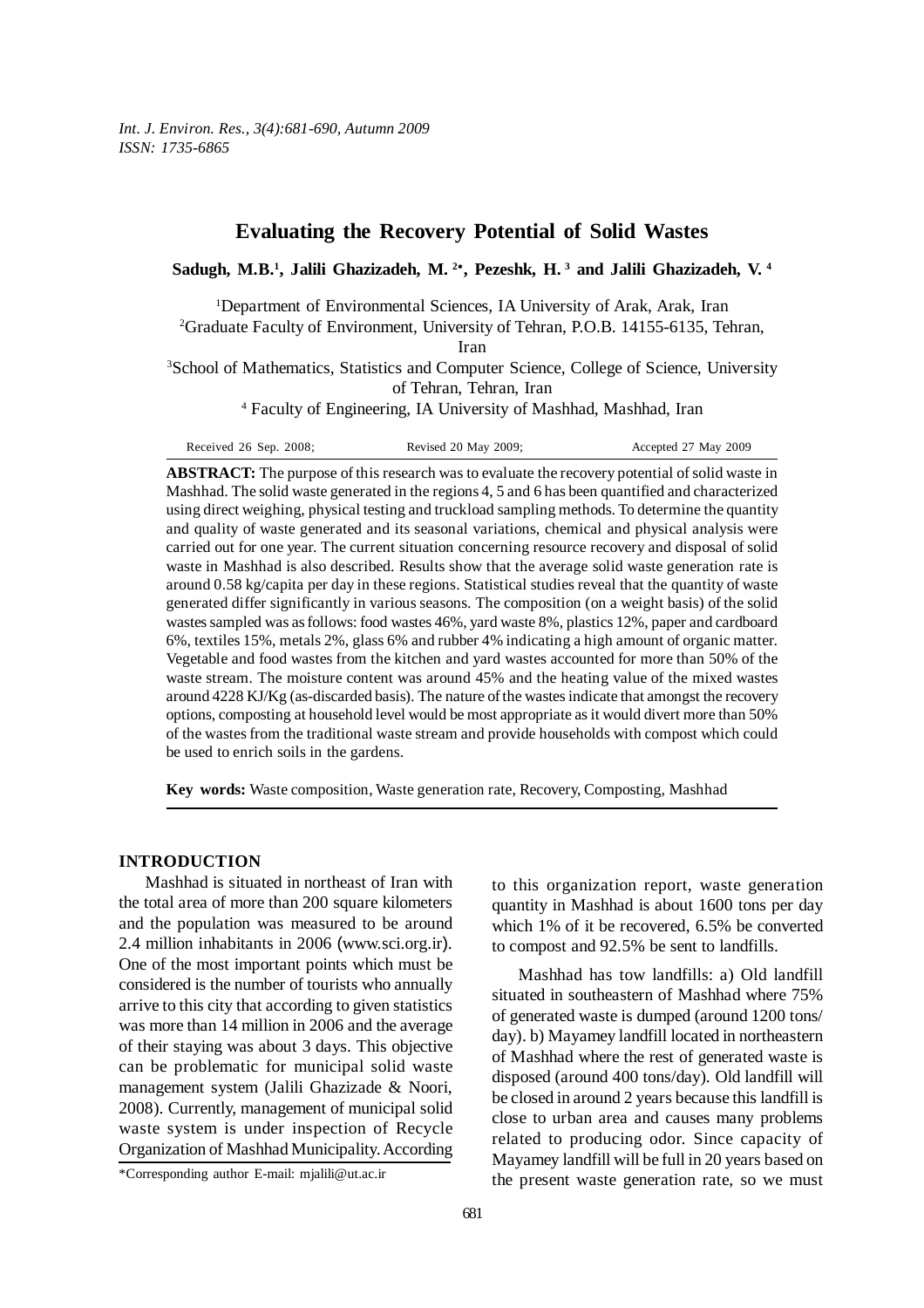reduce the waste stream to landfills. Environmental and public health awareness in Iran have resulted in national legislation concerning solid waste (Abduli *et al.,* 2008). In Mashhad, solid waste was traditionally disposed in Old landfill by open dumping method. From 1998, the policy of Mashhad municipality in solid waste management has been to stop dumping and adopt landfilling as the main treatment/disposal strategy. Presently, the mixed household wastes generated on the city (around 1600 tons/day) are being collected by public and private companies. Collected waste brought to transfer station where they are compacted before being sent to the Miami landfill situated in the northeastern of city. Presently there is very little recovery of solid waste in Mashhad. The two existing recycling factories (paper and plastic) operate entirely as profit making organizations and there is presently no incentive schemes designed to promote recycling or reuse. The cornerstone of successful planning for a waste management program is the availability of reliable information about the quantity and the type of material being generated and an understanding about how much of that material those collection program managers can except to prevent or capture. Effective waste management through MSW composition studies is important for numerous reasons, including the need to estimate material recovery potential, to identify sources of component generation and to facilitate design of processing equipment (Gidarakos *et al.,* 2006). Also how waste is best recovered, treated or disposed of depends on the nature of the materials in the waste, not on the original use of the discarded object (White *et al.,* 1995).

Many researches have been carried out in the field of recovery potential of solid waste in developed and developing countries. Research findings of Chang and Davila in Texas indicate that high fractions of plastics and paper in the waste stream imply a strong potential for energy recovery (Chang & Devila, 2008). Assessing the recovery potential of solid waste in Mauritius shows that amongst the recovery options, composting at household level would be most appropriate due to the nature of generated waste (Mohee, 2002). Also research of Metin et al. in Turkey indicate that although paper, including cardboard, is the main constituent, the composition of recyclable waste varies strongly by the source or the type of collection point (Metin *et al.,* 2003). Another study which have been done in Greece by using field and experimental data revels that recycling, perhaps the most positively received of all waste management practices, is going to be an essential part of contemporary waste management strategies, composting can play an important role, while incineration seems to be a conditionally feasible solution (koufodimos & Samaras, 2002). Furthermore, other studies in this field have been carried out in recent years (Zhang *et al.,* 2007; Troschinetz & Mihelcic, in press; Buenrostro & Bocco, 2003; Hui *et al.,* 2006; Hansen *et al.,* 2007).

For city like Mashhad, the management of solid waste is a critical issue for various reasons such as high population density, competition between land uses, limited domestic markets and high tourist numbers. Limited land areas make the option of landfill disposal unsustainable in the long time. Incineration, while reducing the volume of waste is prohibitive in terms of cost and still requires disposal of ash containing potential hazardous substances in high concentration. Over the past, inappropriately sited and poorly managed garbage dumps have significantly contributed to groundwater pollution and environment degradation.

A study was initiated within urban residential area situated in east of Mashhad (regions 4, 5 and 6) to characterize the solid waste generated as well as provide a general assessment of the recovery potential of the wastes.

## **MATERIALS & METHODS**

There are two general approaches taken to analyze solid waste stream composition, the 'material flows approach' and the 'output method' (McCauley-Bell *et al.,* 1997). The material flows approach considers the production and expected lifecycles of products and, from these, estimates the waste stream percentages (by weight) within the various categories of waste. This approach considers waste as the end result of a production lifecycle. An advantage of the material flows approach is the broad geographical scope for which the solid waste stream can be estimated, but criticisms of this method include its focus on product categories, and not on waste stream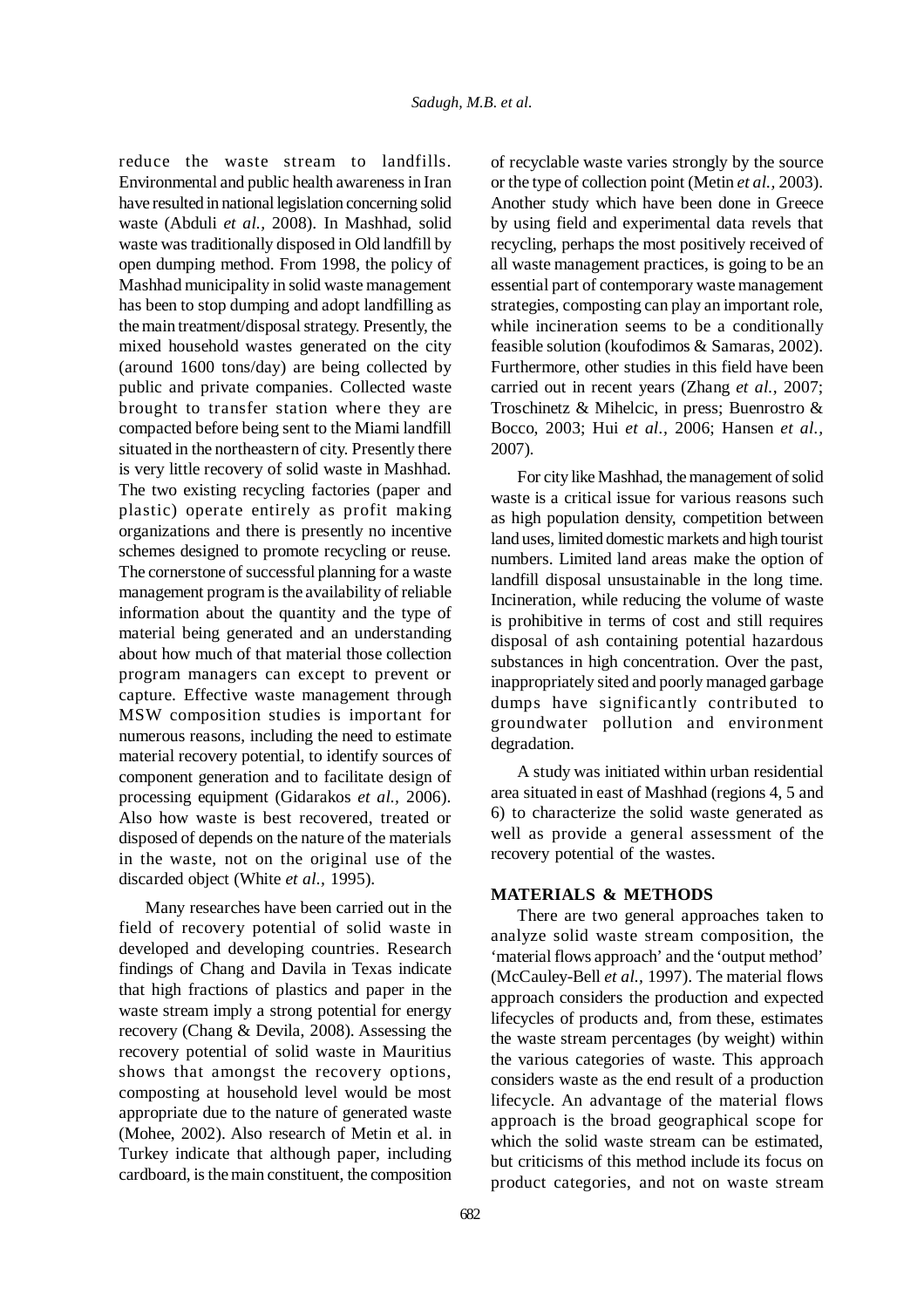categories. Another problem with the material flows method is that it excludes some waste components because they do not originate from a product sector (e.g., yard waste). The general consensus is that the material flows approach is more applicable for large geographical areas, e.g., a country-wide basis, rather than local studies (Reinhart and McCauley-Bell, 1996). The 'output method' for estimating the composition of the solid waste stream generally occurs at a disposal site and involves the sampling, sorting, and weighing of individual categories of the waste stream (Tchobanoglous *et al.,* 1993). The output approach may be used to provide information regarding the condition of the waste components prior to separation or disposal (e.g., regarding the cleanliness, and hence value of cardboard for recycling purposes (CRA and CAS, 1999)). Following the sampling, sorting, and weighing procedures, statistical analyses are performed on the data.

Presently, there are three sampling methods belong to out put approach (Sharma & McBean, 2007): a) ASTM; b) VSEPA; c) CIWMB. In this research, sampling was carried out according to international standard ASTM D 5231-92(2003). Vehicles for sampling were selected at random during each day of the one-week sampling period, as to be representative of the waste stream. According ASTM D5231-92, for a weekly sampling period of k days, the number of vehicles sampled each day should be approximately n/k, where n is the total number of vehicle loads to be selected for the determination of waste composition. A weekly period is defined as 5 days. According ASTM D5231-92, the number of sorting samples (that is, vehicle loads (n) required to achieve a desired level of measurement precision) is a function of the component(s) under consideration and the confidence level. The governing equation for n is as follows:

$$
n = \left(\frac{\dot{t}^*s}{e\bar{x}}\right)^2\tag{1}
$$

where  $t^*$  is the student t statistic corresponding to the desired level of confidence, s the estimated standard deviation, e the desired level of precision, and  $\bar{x}$  is the estimated mean. Suggested values

of s and x for waste components are listed in Table 1. Values of t\* are given in statistical tables. (Table 1). is the result of one-week sampling at Mayamey landfill, performed by the investigators, prior to the main sampling period.

| Table 1. Values of mean $(\bar{x})$ and standard deviation |
|------------------------------------------------------------|
| (s) for within-week sampling to determine MSW              |
| component composition (Mayamey landfill,                   |
| <b>Mashhad, 2006)</b>                                      |

| Component              | <b>Standard</b><br><b>Deviation</b><br>(s) | Mean<br>Value $(\bar{x})$ |
|------------------------|--------------------------------------------|---------------------------|
| Food waste             | 0.15                                       | 49.02                     |
| Paper and<br>Cardboard | 0.07                                       | 5.68                      |
| Plastic                | 0.1                                        | 9.57                      |
| Glass                  | 0.06                                       | 7.08                      |
| Metal                  | 0.02                                       | 2.07                      |
| Yard waste             | 0.45                                       | 6.18                      |
| Leather                | 12.4                                       | 0.57                      |
| Rubber                 | 0.05                                       | 4.05                      |
| Textile                | 1.4                                        | 15.78                     |
|                        |                                            | 100                       |

At the station the semi-trailers were weighed and then brought to a free space on the floor for sorting. A truckload of wastes was unloaded in that controlled area and the truckload sampling method was used to reduce the quantities of waste to be sampled. The waste load was quartered. One of the quarters was selected and again quartered until a weight ranging from 100 to 200 kg was obtained. One of the quartered quarters was selected and all of the individual components separated manually into pre selected components such as paper, plastics, glass, food waste, yard waste, metals, textiles and miscellaneous. The separated components were weighted by a weighing machine. The mean waste composition was calculated using the results of the composition of each of the sorting samples.The following tests were carried out on the samples of solid waste in the laboratory at the Compost factory.

### • Moisture content (MC)

Samples of 50–70 g were taken in triplicate, and dried to constant weight in an oven at 105 °C for 24 h, cooled in a desiccator and the difference in weight recorded. The moisture content was calculated as follows: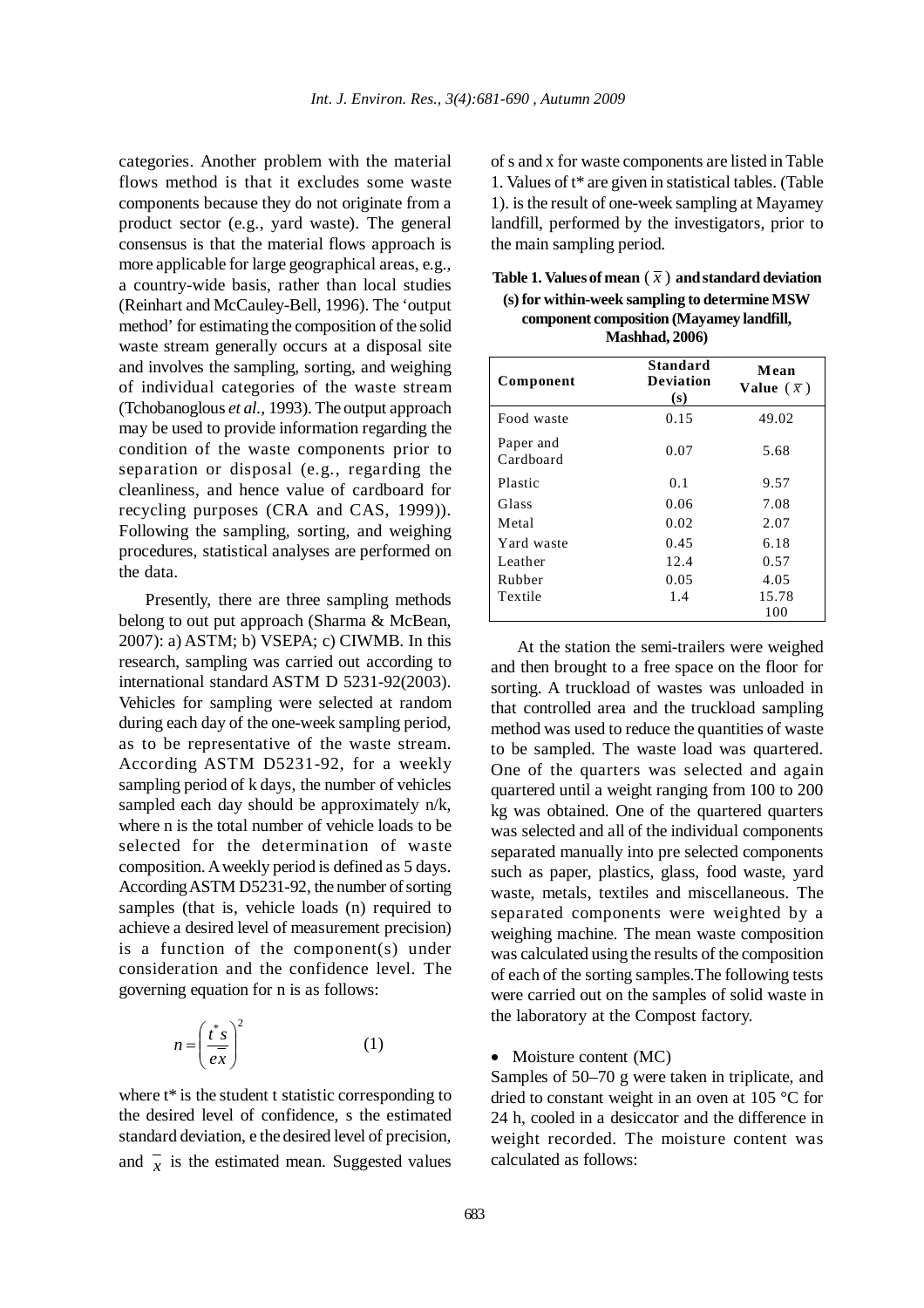Moisture content (wet weight basis),

$$
\% = \frac{\text{Loss in weight} \times 100}{\text{Net wet weight}} \tag{2}
$$

• Total volatile solids (organic matter)

A weighed sample of dried material obtained from the determination of total dry solids or that dried separately were ignited at 550 °C for 2 h in a muffle furnace. The difference in weight between before and after heating gave the volatile solids content (%) of the sample.

> (3) Net dry weight  $\% = \frac{\text{Loss in weight} \times 100}{\text{key to the total}}$ Volatite Solids (VS),

## **RESULTS & DISCUSSION**

The quantity of waste obtained from April 2007 to March 2008 is shown in (Fig. 1). An average of 341.175 tons of wastes was obtained on a daily basis. Since there are 142931 households in regions 4, 5 and 6, it was found that every household would generate around 2.39 kg per day. The average household size in these regions was taken to be 4.12 showing that the quantity of solid waste generated was around 0.58 kg/capita per day. In Comparison with average of generated waste in the whole of city (0.66 kg/capita per day), it shows that the income of people who live in these regions is low.

A statistical analysis was carried out to determine: (1) weekly and (2) seasonal variations in solid waste generation rates. An ANOVA test carried out on the weekly variations showed that within a month, there was no significant difference between the wastes generated at a level of significance of 0.05. However, for the seasonal variations, daily data for the month May 2007, August 2007, November 2007 and February 2008, was collected. The ANOVA test (Table 2). showed a significant difference  $(F>F_{crit})$  at a level of significance of 0.05, indicating that waste generation rates differ during four seasons.

This analysis provides sufficient evidence to conclude at the 95% confidence level that the means of the four seasons are not equal. This analysis does not tell us whether one season is different from the other three or whether all four are different.For determining existence of waste generation difference between seasons, we should



**Fig. 1. Monthly variations of MSW production (April 2007-March 2008)**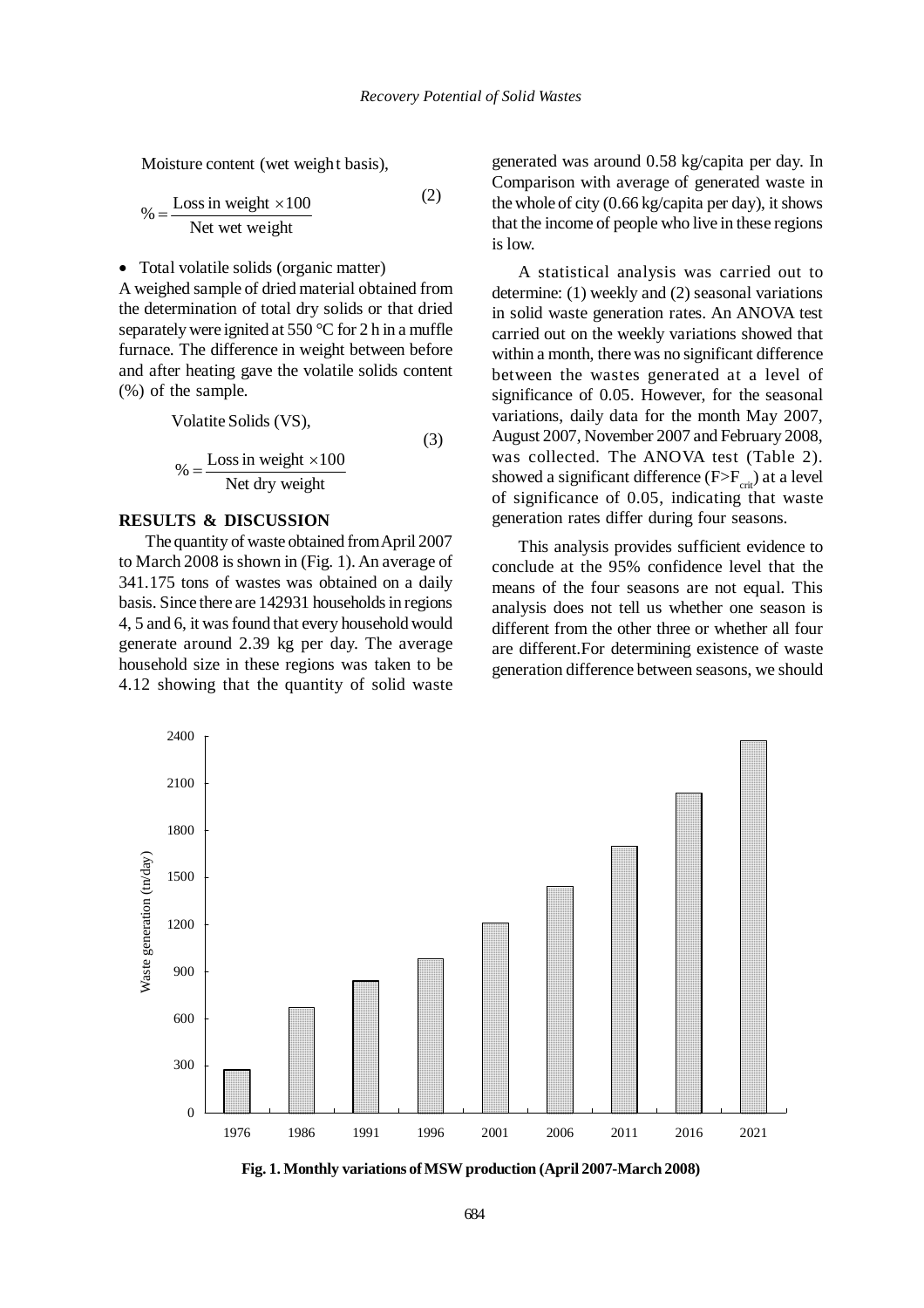| ANOVA : Single factor<br>Groups | (seasonal analysis) |          |           |           |                   |
|---------------------------------|---------------------|----------|-----------|-----------|-------------------|
|                                 | count               | Sum      | Averages  | Variance  |                   |
| Summary                         |                     |          |           |           |                   |
| May                             | 31                  | 10074.48 | 324.98    | 137.25    |                   |
| August                          | 31                  | 11641.73 | 375.54    | 957.09    |                   |
| November                        | 30                  | 10312.7  | 343.76    | 548.25    |                   |
| February                        | 29                  | 854.64   | 294.30    | 1775.66   |                   |
| Source of variation             | SS                  | df       | <b>MS</b> | F         | $F_{\text{crit}}$ |
| <b>ANOVA</b>                    |                     |          |           |           |                   |
| Between groups                  | 107581.28           | 3        | 35860.43  | 42.618435 | 2.684             |
| Within groups                   | 98447.93            | 117      | 841.43    |           |                   |
| <b>Total</b>                    | 206029.21           | 120      |           |           |                   |

**Table 2. ANOVA table for seasonal variations**

use method of "independent t-test for assessing the difference of two averages" (Mac Berthouex & Brown, 2002). It must be noted that mentioned method is used for comparison of two averages with same variances and if they do not have same variances, we should apply another method. Therefore, variances proportion analysis must be done by use of F-distribution at first. If two independently distributed random variables X and Y have, respectively, mean value  $\eta_X$  and  $\eta_Y$  and variances  $\sigma_X^2$  and  $\sigma_Y^2$ , then  $100(1-\alpha)$ % 2

percent confidence interval for  $\frac{3x}{2}$ *Y X*  $\frac{\sigma_{X}}{\sigma_{Y}}$  is equal to

$$
\left[ \frac{1}{F_{\frac{\alpha}{2}, (n-1, m-1)}} \frac{S_X^2}{S_Y^2}, F_{\frac{\alpha}{2}, (m-1, n-1)}} \frac{S_X^2}{S_Y^2} \right]
$$

Where n, m are sample sizes and  $S_X^2$ ,  $S_Y^2$  are sample variances of X and Y, respectively. Also  $\alpha$  is tail probability. If this confidence interval includes one, it can be said that variances of tow population are same. Confidence intervals of variances proportion analysis for each two seasons are shown in Table 3.

According to Table 3, February-August and November-August have same variances. So method of "independent t-test for assessing the difference of two averages" is valid for them. Since sample sizes are more than 30, so 100(1−α)% percent confidence interval for difference of means is:

$$
[\overline{X} - \overline{Y} - Z_{\frac{\alpha}{2}}\sqrt{\frac{S_X^2}{n} + \frac{S_Y^2}{m}}],
$$

$$
\overline{X} - \overline{Y} + Z_{\frac{\alpha}{2}} \sqrt{\frac{S_X^2}{n} + \frac{S_Y^2}{m}}]
$$

Where  $\overline{X}$ ,  $\overline{Y}$  are sample means of X and Y, respectively. Also Z is normal distribution. If this confidence interval include zero so there is no persuasive evidence in these data that the solid waste generation are different in the two seasons and if not, we can say waste generation in the two seasons are different. For seasons with different variances (obtained from Table 3), 100(1−α)% percent confidence interval for difference of means is calculated by below formula (Walpole, 1982):

**Table 3. Confidence intervals of variances proportion analysis for different seasons**

|                 | √Іат               | August | November                                                                                                              | February |
|-----------------|--------------------|--------|-----------------------------------------------------------------------------------------------------------------------|----------|
| May             |                    | Not Ok | Not Ok                                                                                                                | Not Ok   |
| <b>August</b>   | $0.30$ ]<br>[0.07  |        |                                                                                                                       |          |
| November        | 0.53<br>$[0.12]$ . |        | <u>in matematika kontrollisi kontrollisi kontrollisi kontrollisi kontrollisi kontrollisi kontrollisi kontrollisi </u> | Not Ok   |
| <b>February</b> |                    |        |                                                                                                                       |          |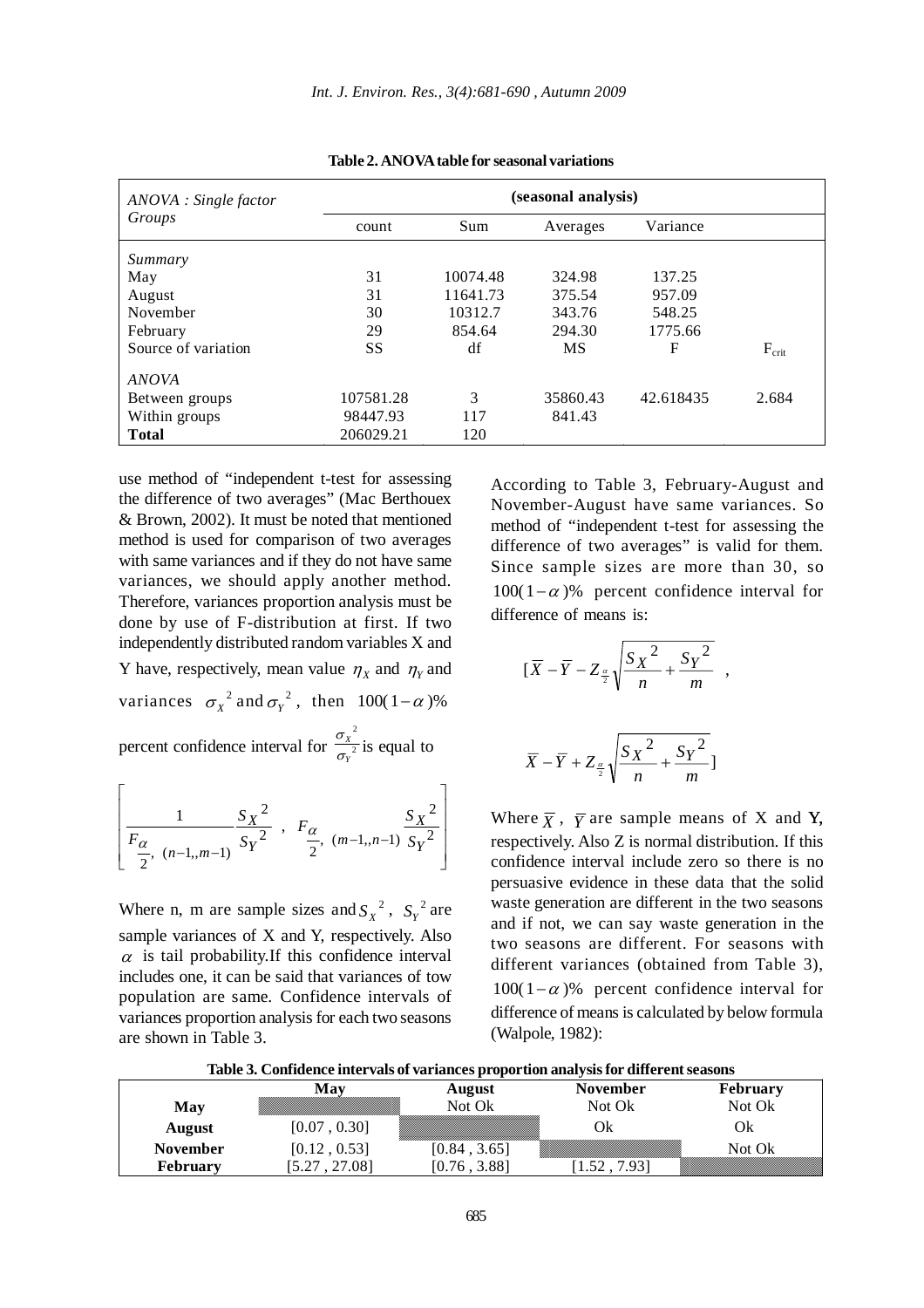$$
\left[\overline{X} - \overline{Y} - t_{\frac{\alpha}{2}(v)}\sqrt{\frac{S_X^2}{n} + \frac{S_Y^2}{m}}\right],
$$
  

$$
\overline{X} - \overline{Y} + t_{\frac{\alpha}{2}(v)}\sqrt{\frac{S_X^2}{n} + \frac{S_Y^2}{m}}]
$$

Where t is student's t distribution and  $\nu$  is degree of freedom that calculated by equation (4).

$$
v = \frac{\left(\frac{S_x^2}{n} + \frac{S_y^2}{m}\right)^2}{\frac{1}{n-1}(\frac{S_x^2}{n})^2 + \frac{1}{m-1}(\frac{S_y^2}{m})^2}
$$
(4)

Confidence intervals of average difference (with same or different variances) for each two seasons are shown in Table 4.

Table 4 shows that different quantity of Mashhad generated waste in each season in comparison with other season is statistically significant. Therefore, waste management system design in this city must be flexible for controlling of waste generation fluctuation.Based on Table 1 and equation 1, number of samples for determining of waste composition is 28 with a precision value (e) of 10%. In this equation, food waste was considered as a governing component.The determination of the mean composition of MSW was based on the collection and manual sorting of a number of samples of waste over a selected time period covering one week for each season. Therefore, four phases of seven sampling days (twenty eight days in total) were carried out. The wastes for semi trailers sampled were analyzed and sorted. All percentages are reported on a weight basis. The average results (Figure 2) for each category were as follows:

• Green waste and food waste occupied a large proportion of the waste (54%). In comparison with average of putrescible wastes in whole of city (70%), it reveals that the income of people in these regions is lower than the average of Mashhad inhabitants' income. However, this amount of putrescible wastes in these regions is significant in comparison with developed countries. This can be explained by the fact that the regions constituted of houses with gardens and also, there is minimum use of processed food in the eating habits in these regions. An important difference, usually noted for municipal solid waste generated by developed and industrialized countries is the percentage of organic material. The amount of biodegradable materials is generally less in industrialized countries. In other countries with the same system for municipal solid waste management, this phenomenon is seemed. According to an analysis made by Mistry (Mistry, 1997), it was found that countries like India and Nepal had high amounts of vegetable wastes (50– 70%) as compared with highly industrialized countries like UK and USA where percentages as low as 25% have been reported for putrescible wastes.

• The weight percentage illustrated for metals and glass appeared to be lower than the values usually reported in other studies (8%). After investigation, it was found that there were markets for these items whereby they were recuperated for reprocessing. This was particularly the case with metal cans and ferrous materials. As for glass, the main source of which is bottles, the main reason for this low percentage is due to the fact that people favor the use of bottles that hold a return price. There is presently a deposit/refund scheme on glass bottles. These bottles are recollected and reused by their manufacturers. There has also been a shift from glass bottles to plastic bottles over the years especially for soft drinks.

The weight percentage for plastics can be taken to be relatively high. A high percentage for

|                 | May                | August                 | November                 | <b>February</b> |
|-----------------|--------------------|------------------------|--------------------------|-----------------|
| May             |                    | Not Ok                 | Not Ok                   | Not Ok          |
| August          | [44.62, 56.50]     |                        | Not Ok                   | Not Ok          |
| <b>November</b> | [14.01, 23.48]     | [18.04, 45.52]         | <u> Martin Barnett (</u> | Not Ok          |
| <b>February</b> | $[-38.78, -22.58]$ | 100.051<br>$[62.43]$ . | $-40.54$<br>-58.38       |                 |

#### **Table 4. Confidence intervals of average difference**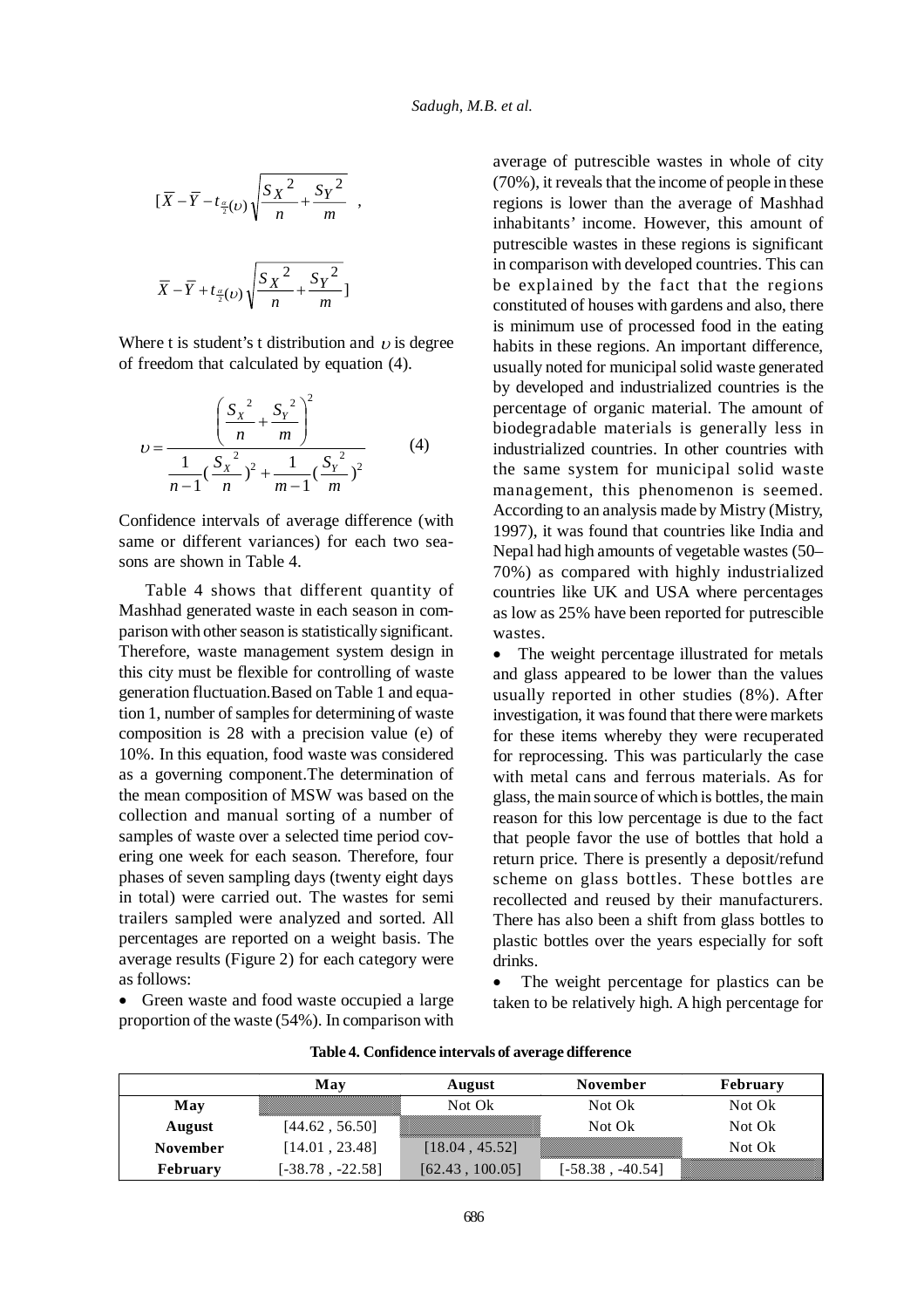plastics (12%) in the residential region was noted. The main source of plastics in residential areas is plastic bottles and packaging. The increasing use of plastic bottles is likely to become a major environment issue in the future. The percentage for paper (6%) is low compared with industrialized countries. Also it must be considered that due to existence of many weaving and sewing factories in this area, there is high percentage of textiles (15%) in waste composition.

• Laboratory analysis showed that the moisture content was around 45.28% while the average volatile solids were 82% on a dry weight basis. These analyses indicated that the wastes are generally moist as compared with typical moisture contents of residential wastes in the range of 21– 40 (Tchobanoglous et al., 1993). The high value can be explained by the fact that the wastes are composed of a high percentage of vegetable putrescible matter. The high value of volatile solids indicates a good potential for biological treatment.

Waste chemical formula was calculated by using of waste composition (Fig. 2). Also heating value of waste is determined by using equation 5, known as a modified Dulong formula.

$$
HV = 145.4C + 620(H - \frac{1}{8}O) + 41S
$$
 (5)

Where C, H, O and S are percentage of carbon, hydrogen, oxygen and sulfur, respectively, and HV is heating value (Btu/Ib). According to equation 5, heating value of generated waste (as-discarded basis) in these regions is equal to 4228 KJ/Kg. Since the minimum amount of heating value for incineration is equal to  $11600$  KJ/Kg (Tchobanoglous *et al.,* 1993), so incineration option is not suitable for solid waste management in these regions.

## **Assessing recovery potential of solid wastes**

Fig. 2 shows that the main sources of municipal solid waste in Mashhad are of domestic nature. Around 90% of the MSW reaching the landfill come from households, commercial sectors and hotels. Figure 3 shows the changes of waste generation average (on daily basis) in Mashhad for different years. Fig. 3 shows the increscent of waste generation from 1976 (274 ton/day) to 2006 (1442 Ton/day). With rising population, tourist numbers, incomes and little waste diversion, it is being projected that the quantity of solid waste generated will continue to increase and total municipal solid waste going for final disposal will reach 2367 tons per day by 2021. Based on this



**Fig. 2. Solid waste composition (on a weight basis)**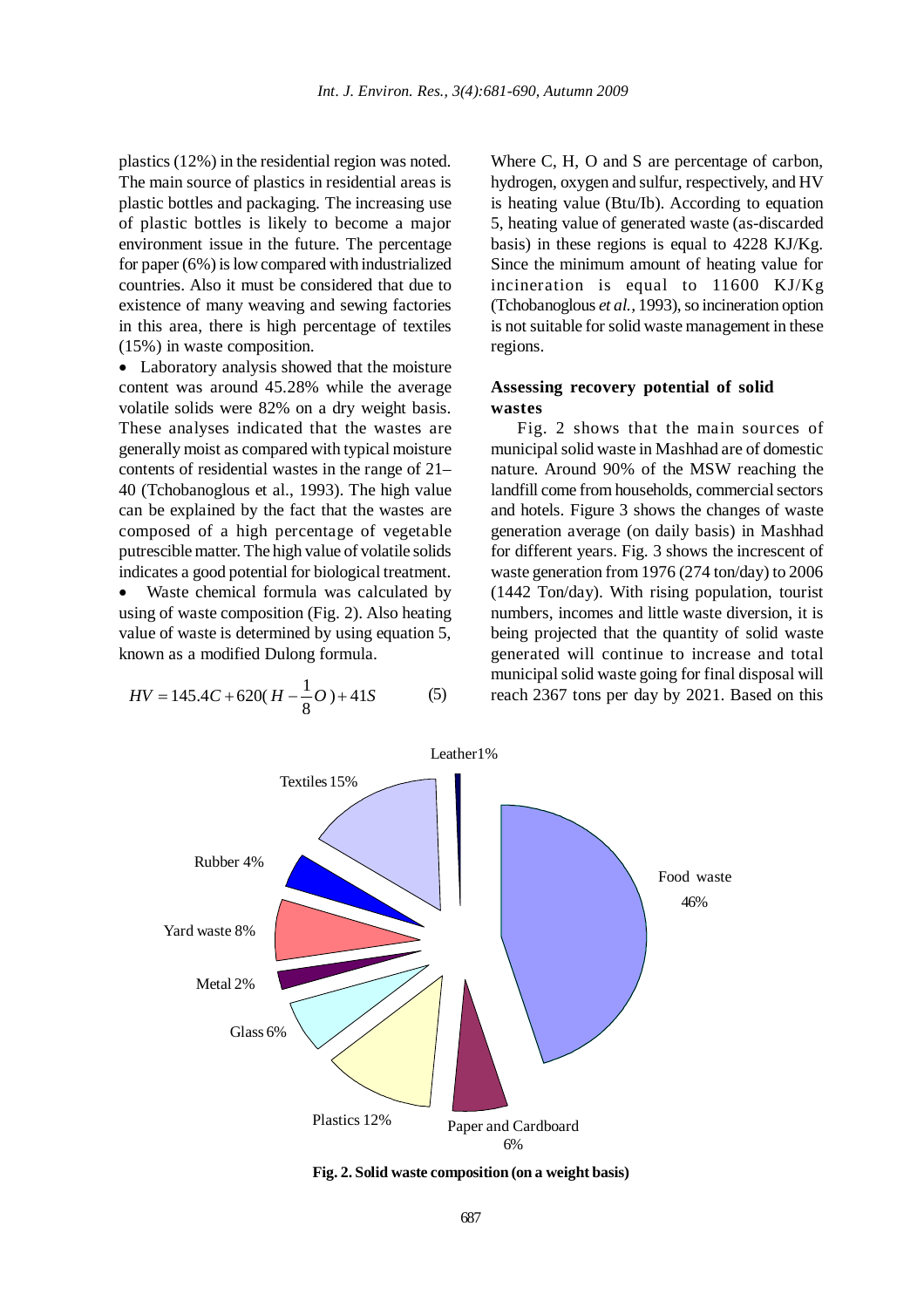



figure and the present strategy of waste disposal through landfilling, an overall disposal capacity of almost 715000 tons per year will be required. This will prove to be very difficult in the local context as land is limited and there is already severe competition between land uses especially for residential and commercial purposes such as development of hotels.

Identification of appropriate and publicly acceptable sites for waste disposal has proven to be extremely difficult in the past. After a long selection process for potential sites in 2000, a site was selected in the northeastern of the city (Mayamey). After 6 years, waste transfer was begun to this site at  $1<sup>st</sup>$  November 2006. Since Old landfill will be closed until 2010, so Mashhad waste generation will transfer to this site totally. Scenarios have shown that Mayamey landfill will be full in around 20 years based on the present waste generation rate. Therefore another landfill should be selected after this date. It is, therefore, imperative for Mashhad to find alternative means for treatment such as materials recovery and also to minimize waste generation. These measures will help to extend the potential life span of the existing landfill as well as reduce the demand for imported materials.

While analyzing the findings of this study and considering the integrated solid waste management hierarchy, it can be said that:

• There is the need to adopt within Mashhad an integrated waste management system that focuses on waste minimization and resource recovery as shown in Fig. 4.

Waste Reduction is the first element in the ISWM hierarchy. Although implementation of source reduction programs for tourists is a hard task, but inhabitants through their purchasing habits such as increase in use of locally produced goods and the use of goods with low amounts of packaging can still decrease the quantity of wastes generated at source.

• Waste Reuse, in the form of Home composting could be a viable solution as:

1. Home composting consists of a proactive method to divert organics from the waste stream, thus leading to cost savings associated to storage, transport and ultimate disposal.

2. Huge amounts of organic wastes are generated in Mashhad and a large amount of compost would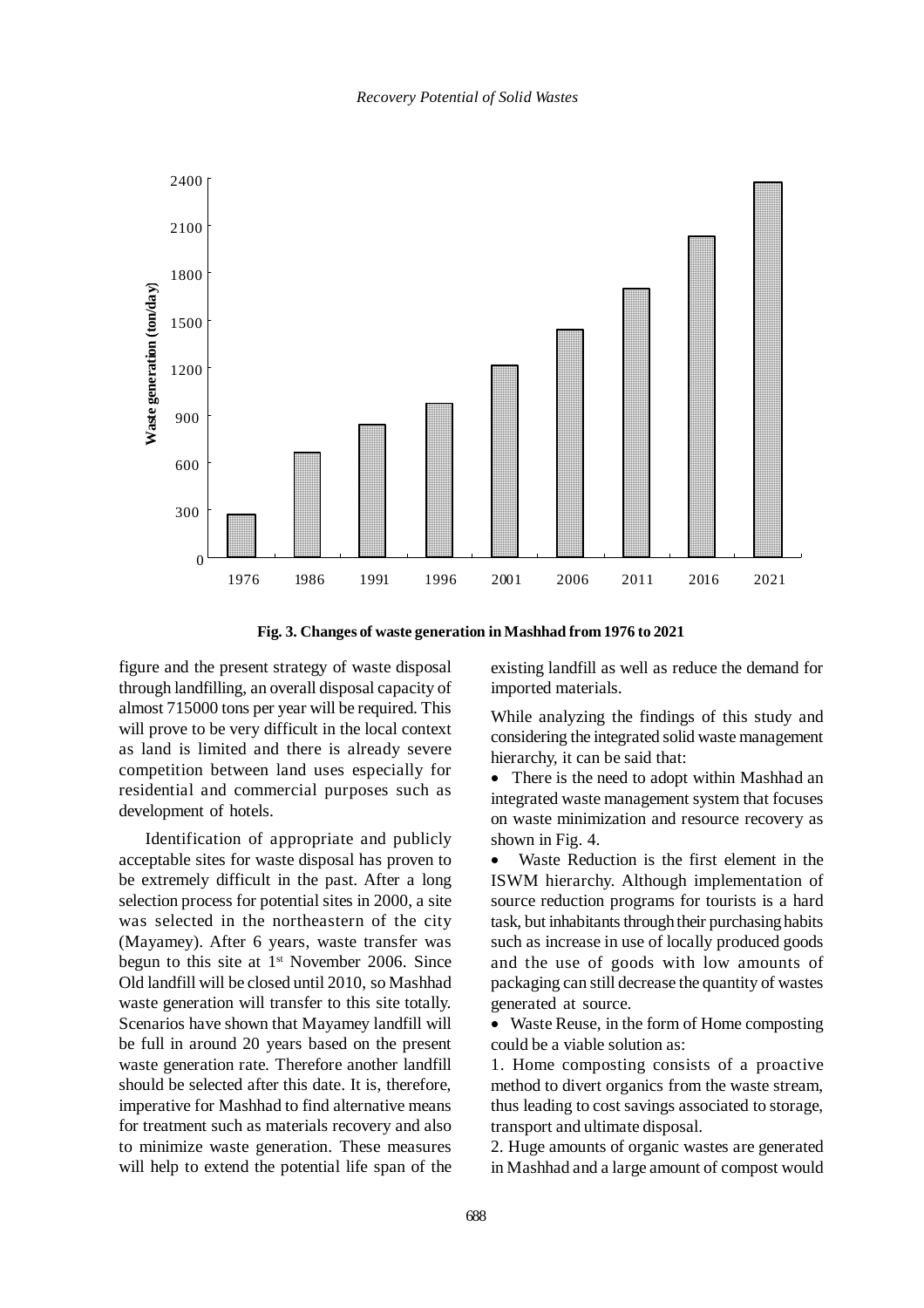

**Fig. 4. Integrated solid waste management measures (Mohee, 2002)**

be produced which would be beneficial for agriculture.

3. Waste collection facilities are not easily available and are quite expensive. Home composting would allow for a lesser amount of wastes to be collected.

• Plastics recycling. The quantity of plastics is around 12%, which is quite high. Presently, there is a recovery factory on plastic bottles of type polyethylene terephthalalte (PET) with the capacity of 5 tons per day. In addition, there is a factory for plastic recovery with the capacity of 1 ton per day. However, more Incentives should be given to encourage private companies to implement the scheme, as it will have a significant impact on the plastic waste stream on a national level.

• Centralized composting for putrescible wastes. This option has a big potential in Mashhad because food wastes represent a high proportion in the waste stream (46%). The putrescible wastes could be composted in a central facility, for example at the transfer stations.

• The incineration option should be studied further as the heating value of mixed municipal solid waste is quite low. However it must be considered that if the wet organics part of the waste stream is removed and composted, the remaining part of the wastes will have a higher calorific value and this will render incineration more suitable.

• The landfill at Mayamey has to be upgraded and additional protection brought to the existing

liner system to render the landfill capable of accepting wastes of a more hazardous nature as facilities for hazardous waste do not exist in Mashhad.

• In parallel, effective legal and economic instruments to promote waste reduction and resource recovery should be developed. Economic instruments to facilitate small enterprises and public/private partnership to implement waste minimization and product responsibility schemes must be made available.

### **CONCLUSION**

This study has shown that an average of 0.58 kg/capita per day of solid waste is generated within the Regions 4, 5 and 6 of urban residential areas in Mashhad. Statistical studies in this research show that the amounts of waste generation in various seasons differ significantly in these regions. The composition of the wastes is largely organic in nature, with food, vegetable and yard wastes occupying more than 50%. The wastes are moist and have a low calorific value. Based on the above, it can be said that the first element to consider in the recovery of solid waste is composting the organic fraction, either through home composting or centralized composting of putrescible wastes. This would help to divert more than 50% of wastes from the waste stream and lead to enormous cost savings in terms of waste collection, transport and disposal. Furthermore, at